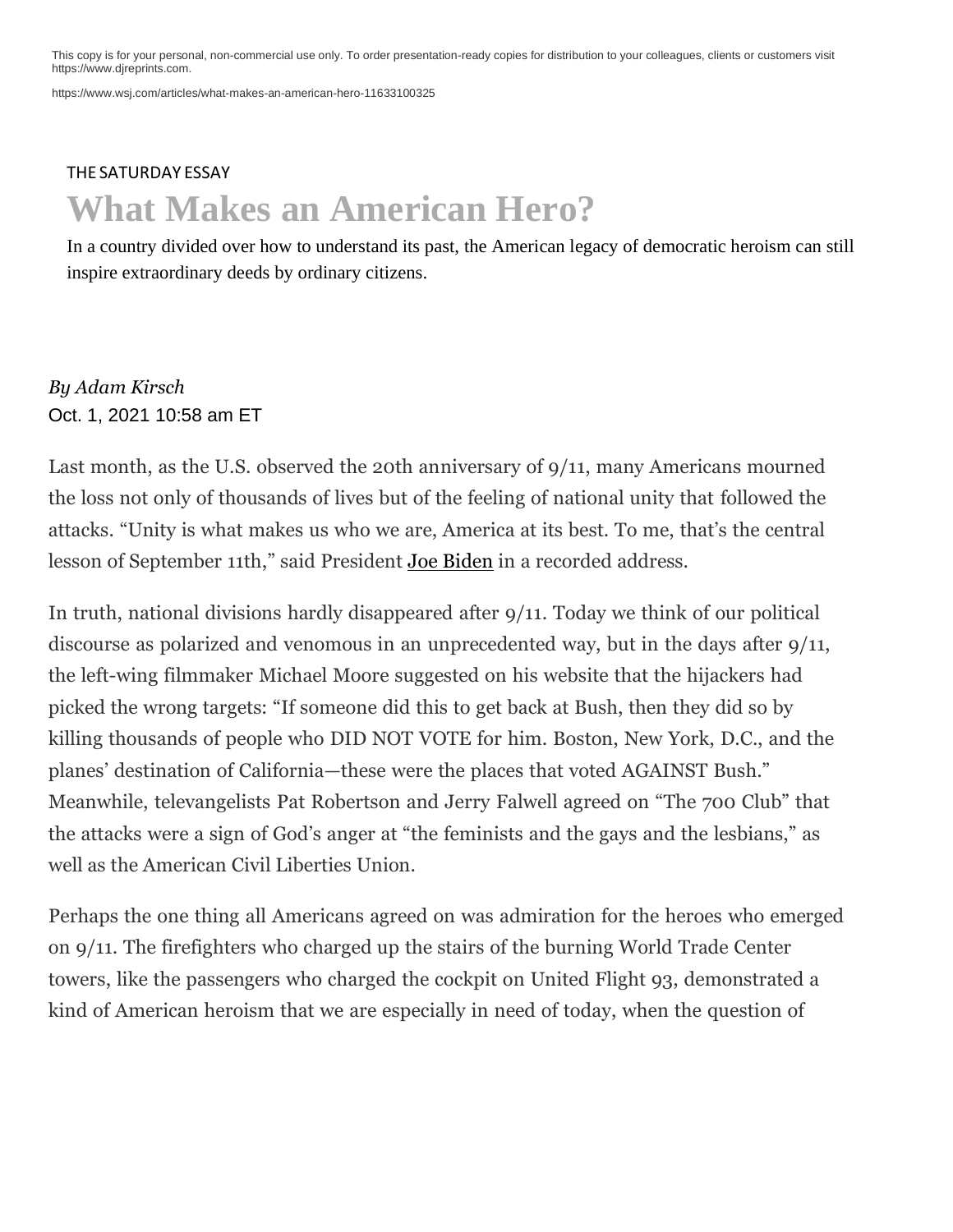who counts as a hero feels inescapably political. In navigating debates over which statues should be dismantled and whose stories should be told in history books, we can be guided by one of America's proudest contributions to the modern world: a new kind of democratic heroism, in which firefighters can be greater than princes, and glory and power matter less than moral courage and sacrifice.

When asked to name our heroes, Americans have a tendency to think first of presidents. Since 1946, the Gallup Poll has asked Americans which living man they most admire; in 60 of those 74 years, the number one answer has been the incumbent president. In 2020 [Donald](https://www.wsj.com/topics/person/donald-trump) Trump topped the list, with Barack Obama coming second after leading the poll for 12 consecutive years.

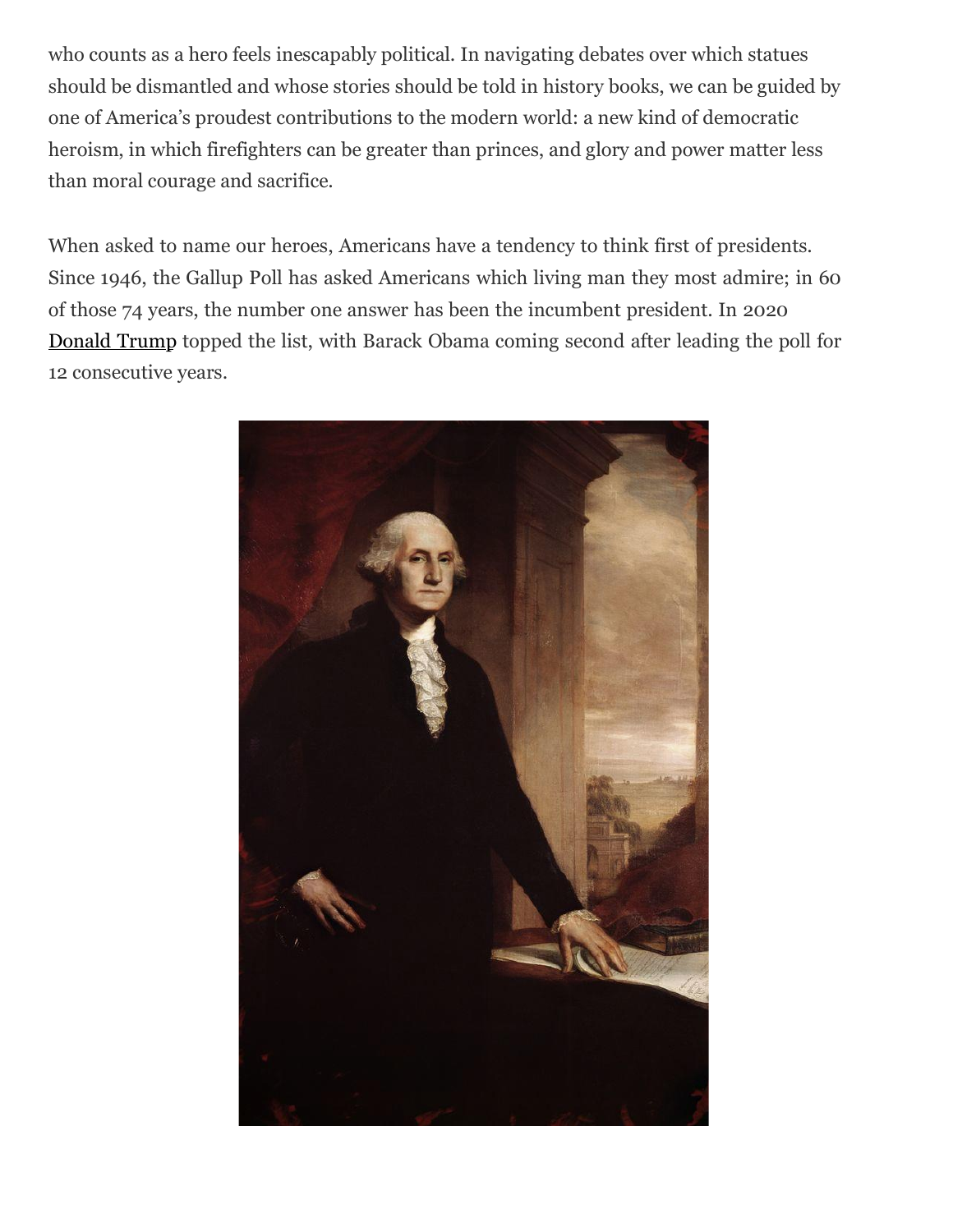A posthumous portrait of George Washington by John Vanderlyn, 1834. PHOTO: SUPERSTOCK/EVERETT COLLECTION

But when presidents leave office and the influence of celebrity and partisanship fades, very few are remembered in heroic terms, and those who are, like **George Washington and Abraham Lincoln, are admired for reasons that are peculiarly and revealingly American. In 1783, the American poet Philip Freneau wrote an ode to Washington**, noting that he was now world famous: "Remotes realms admiring stand, / And hail the Hero of our land." **Plenty of generals had won bigger and more dramatic battles than Washington. What amazed people was his refusal to seize the power that was his for the taking,** instead retiringto his farm like the ancient Roman statesman Cincinnatus. **As Freneau put it, "Heroes arose — but none like you/Could save our lives and freedom too."**

# **In preferring the title of citizen to that of king, Washington rejected the classic definition of the hero.**

**In preferring the title of citizen to that of king, Washington rejected the classic definition of the hero as someone who insists on being, and being recognized as, superior to everyone else.** In the Iliad, Homer's epic poem about the Trojan War, many characters are heroes, but Achilles is the most heroic of all, the Greeks' greatest warrior. When the king, Agamemnon, pulls rank on him by taking away the Trojan girl he has been awarded as a spoil of war, Achilles is so infuriated that he refuses to return to the battlefield, sulking in his tent as hundreds of his comrades are killed. "You will gnaw the heart within you, in anger that you did no honor to the best of the Achaeans," he declares. Modern readers usually find Achilles appallingly childish, but to the ancient Greeks his behavior made perfect sense. What makes a hero isn't a sense of responsibility or maturity, but being number one.

It's a sign of the American difference that we seldom find our heroes on the battlefield. Not that American soldiers have been deficient in courage, of course; but attempts to build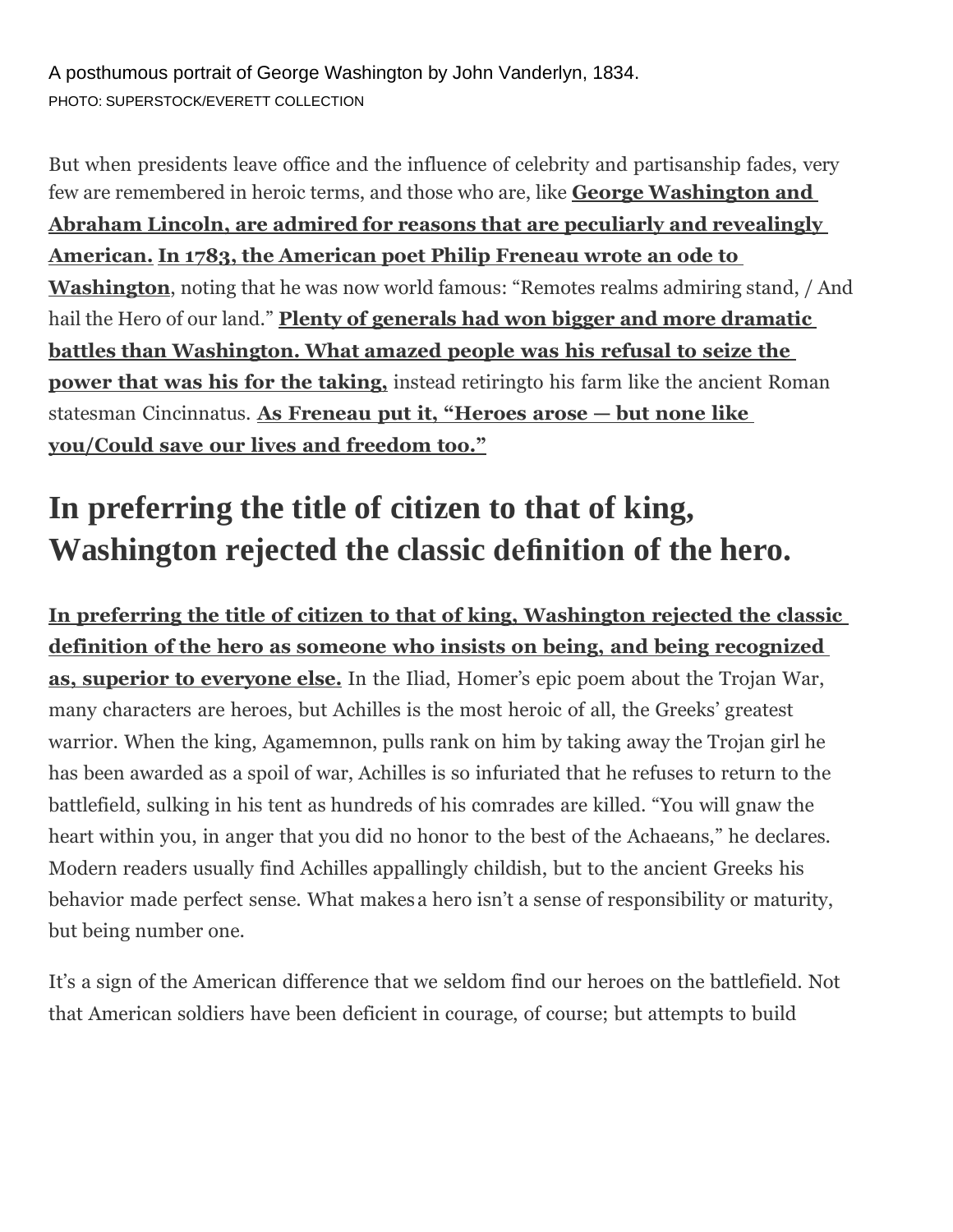national legends around combat feats have never taken root. **Few Americans today would recognize the name of Sergeant Alvin York, who became a celebrity due to his heroics in World War I: leading a handful of men, he captured a German machine gun nest and took 132 prisoners.**



#### **World War I hero Sergeant Alvin York, 1919.** PHOTO: DEPARTMENT OF U.S. ARMY/ASSOCIATED PRESS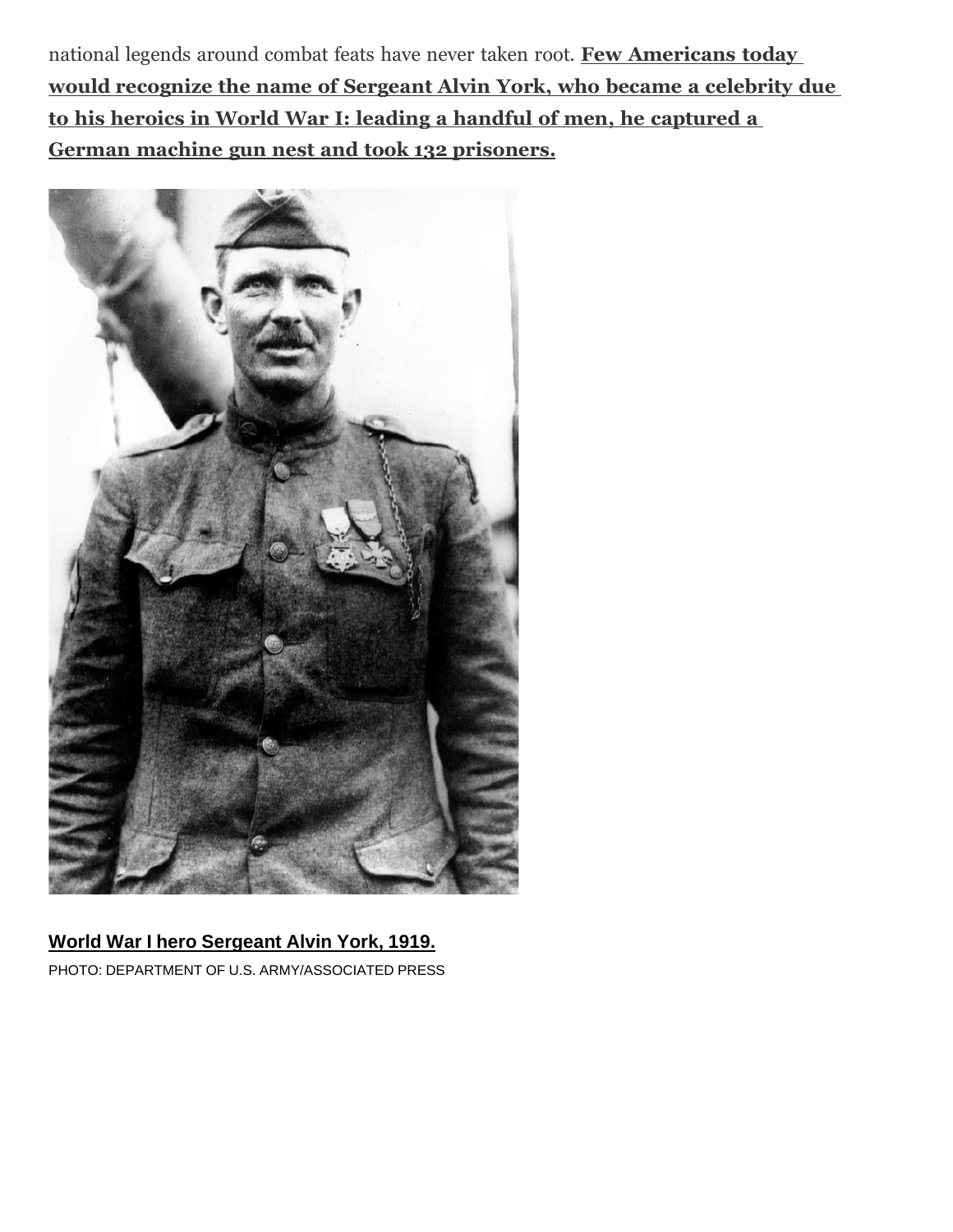**At the time, what made York the perfect American hero was that he was a reluctant one. Born to a devoutly Christian family in Tennessee, he initially claimed conscientious objector status: "I didn't want to go and kill. I believed in my Bible," York later recalled. He eventually changed his mind, but he was an inconspicuous soldier until the day of his Medal of Honor-winning exploit.** Significantly, he was known as "Sergeant York"— the title of a 1941 movie about his life emphasizing that he was an ordinary enlisted man. This was a striking contrast with Germany's most celebrated Word War I hero. Manfred von Richthofen, the ace pilot known as the Red Baron, was an aristocrat who flew solo, a knight of the air. York was a G.I., and the point of his legend was that any American could step up at the right moment and become a hero.

The best-known American war hero of recent times is honored not for what he did on the battlefield but for what he endured in captivity. John McCain, a naval aviator in the Vietnam War, was shot down over Hanoi in October 1967 and taken prisoner, subjected totorture and solitary confinement. In 1968, McCain's father, an admiral, was named commander of American forces in Vietnam, and the North Vietnamese offered to let McCain go to score a propaganda victory. But he refused to be released before American POWs captured earlier, and remained a prisoner until 1973. McCain's story reflects **something essential about American heroism: the idea that a hero isn't the same thing as a winner. Villains win wealth, fame, and power all the time. A hero is someone who is willing to give up these things, and more, to do what's right.**

Americans' preference for reluctant fighters and principled everymen helps to explain why Robert E. Lee has always sat uncomfortably in the national pantheon. When the state of Virginia took down a statue of Lee in Richmond last month, it was of course because he represented the racist, slaveholding Confederacy. But a 61-foot-tall statue of an aristocratic general on horseback is un-American for other reasons, too. It represents an Old World ideal of what a commander should be, a vision of chivalry, dash and personal charisma.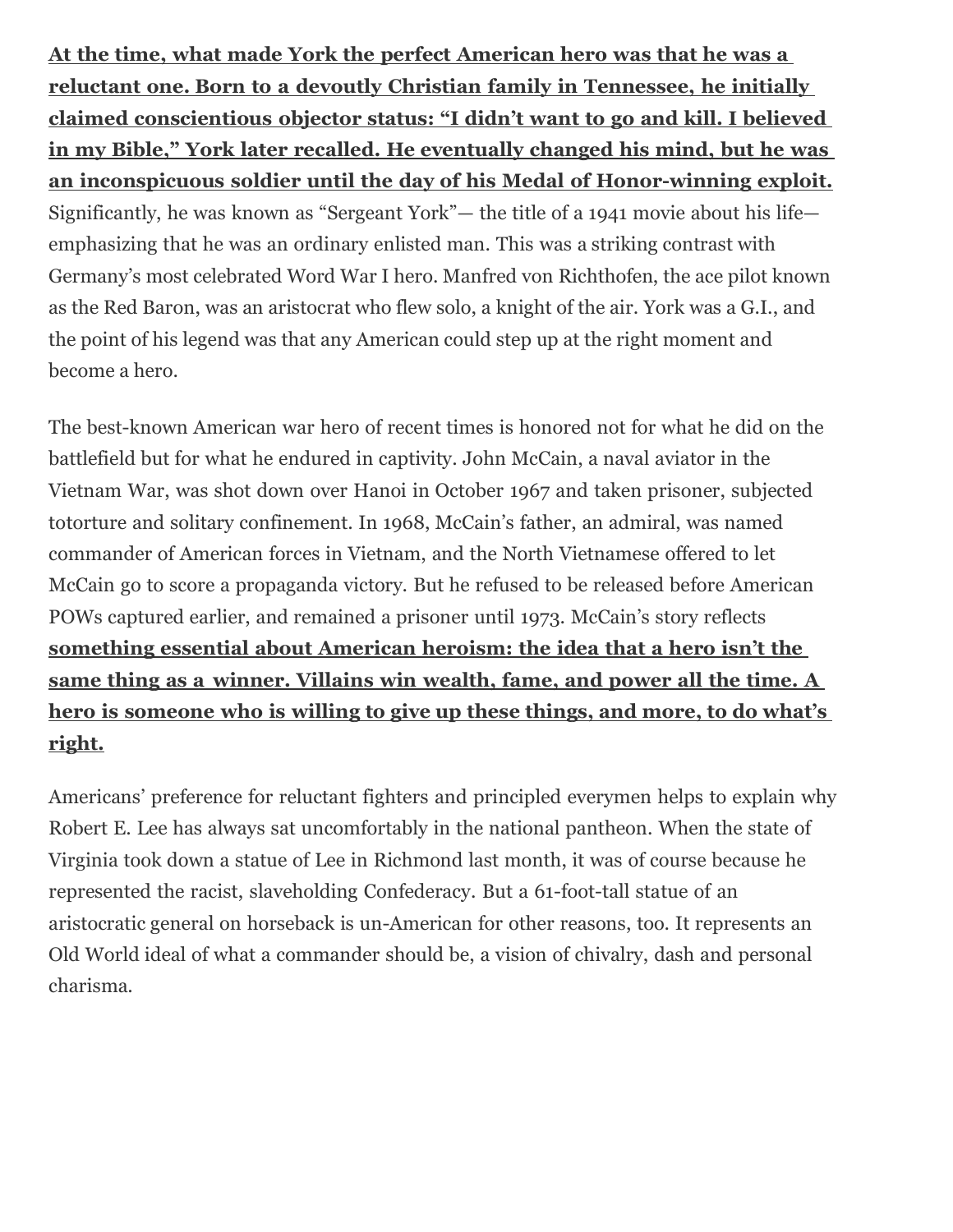Contrast Lee on horseback with the monument to the hero of the Union, the Lincoln Memorial. Here a civilian leader is shown in an unwarlike pose, seated, with a thoughtful and resolute expression—an icon of responsibility. The north wall of the Memorial is inscribed with the words of Lincoln's second inaugural address, in which he called on the nation to take responsibility for the Civil War as God's righteous punishment for the sin of American slavery: "He gives to both North and South this terrible war as the woe due to those by whom the offense came."



The statue of Abraham Lincoln at the Lincoln Memorial in Washington, D.C., by sculptor DanielChester French.

PHOTO: LEIGH VOGEL/GETTY IMAGES FOR THE CANADIAN AMERICAN BUSINESS COUNCIL

It's impossible to imagine such an inscription on European monuments like Nelson's Column or the Arc de Triomphe. Indeed, a key European criticism of the United States from the start was that its democratic culture left no room for the heroic. "Do you want to give the human spirit a certain nobility, a generous fashion of envisioning the things of this world?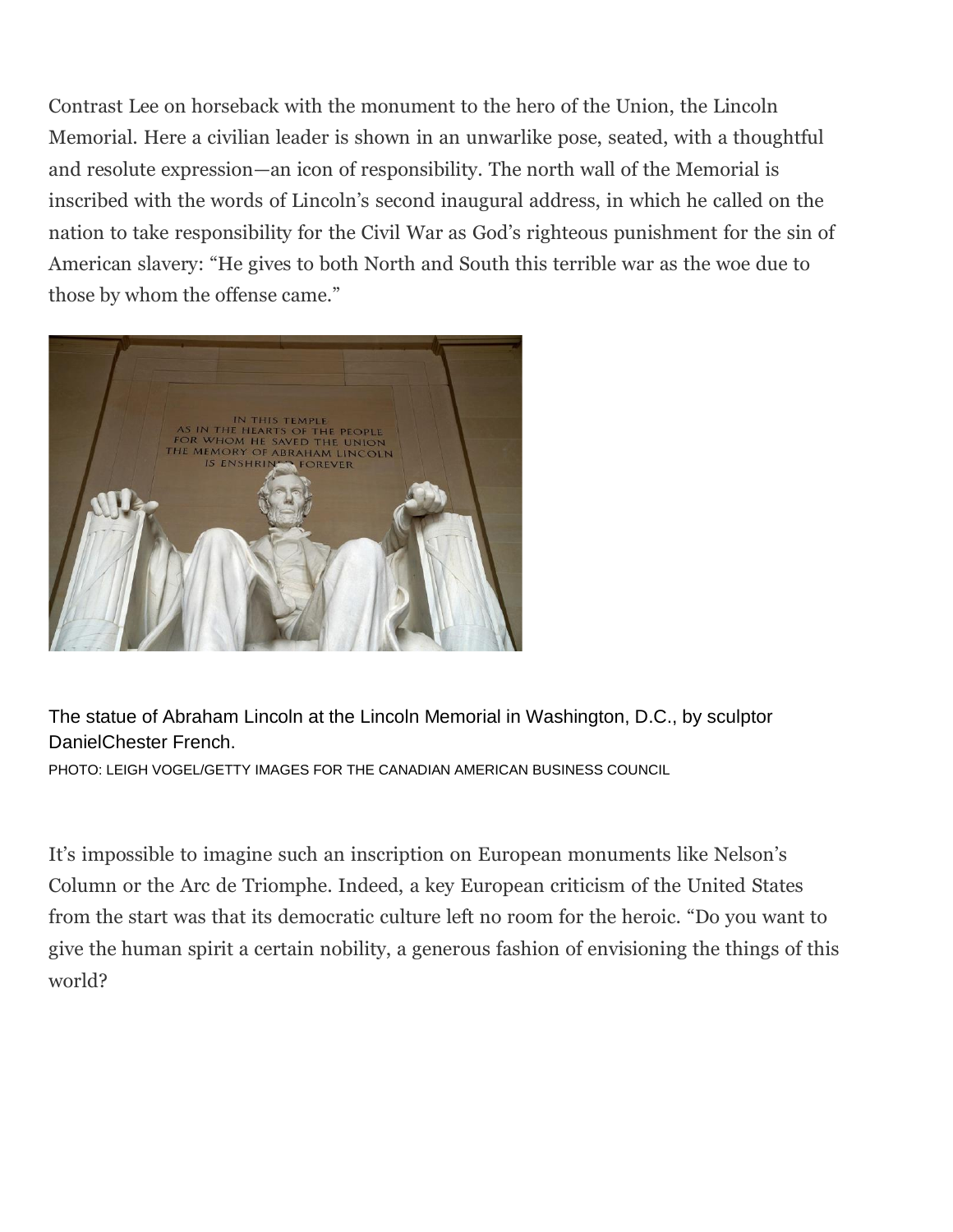Do you want poetry, fame, and glory?" asked Alexis de Tocqueville in his classic 1835 book "Democracy in America." If so, the French aristocrat warned, "do not opt for the government of democracy; it would not lead you surely to the goal." American equality was calculated "not to create heroic virtues, but peaceful habits."

What Tocqueville didn't foresee was that America would create a new kind of heroism. Like classical heroism, the democratic version involves an element of the spectacular, a larger- than-life achievement that inspires imagination and imitation. It isn't the same thing as perfect virtue or political infallibility, and if we demand those things of our heroes, few if any will make the grade—a point often overlooked in our age of revisionism. **What is distinctively American is the idea that you don't have to look like a hero to be a hero. Lincoln was a perfect example: Born in backwoods poverty, entirely self-educated, often mocked by Easterners for his lack of polish, he emerged at the critical moment as the one man capable of ending slavery and saving the Union.**

**The idea that heroism isn't the monopoly of an elite, that it has nothing to do with lineage or rank, contains within itself the idea that it has nothing to do with race or gender. Indeed, the pantheon of American heroes has always been more diverse and inclusive than the American establishment. Every signer of the Declaration of Independence was a white man, most of them wealthy and prominent. But the heroes of the Revolution included Crispus Attucks, a sailor of African-American and Native American descent who was killed in the Boston Massacre in 1770, and Betsy Ross, the Philadelphia woman long credited (perhaps inaccurately) with sewing the first American flag.**

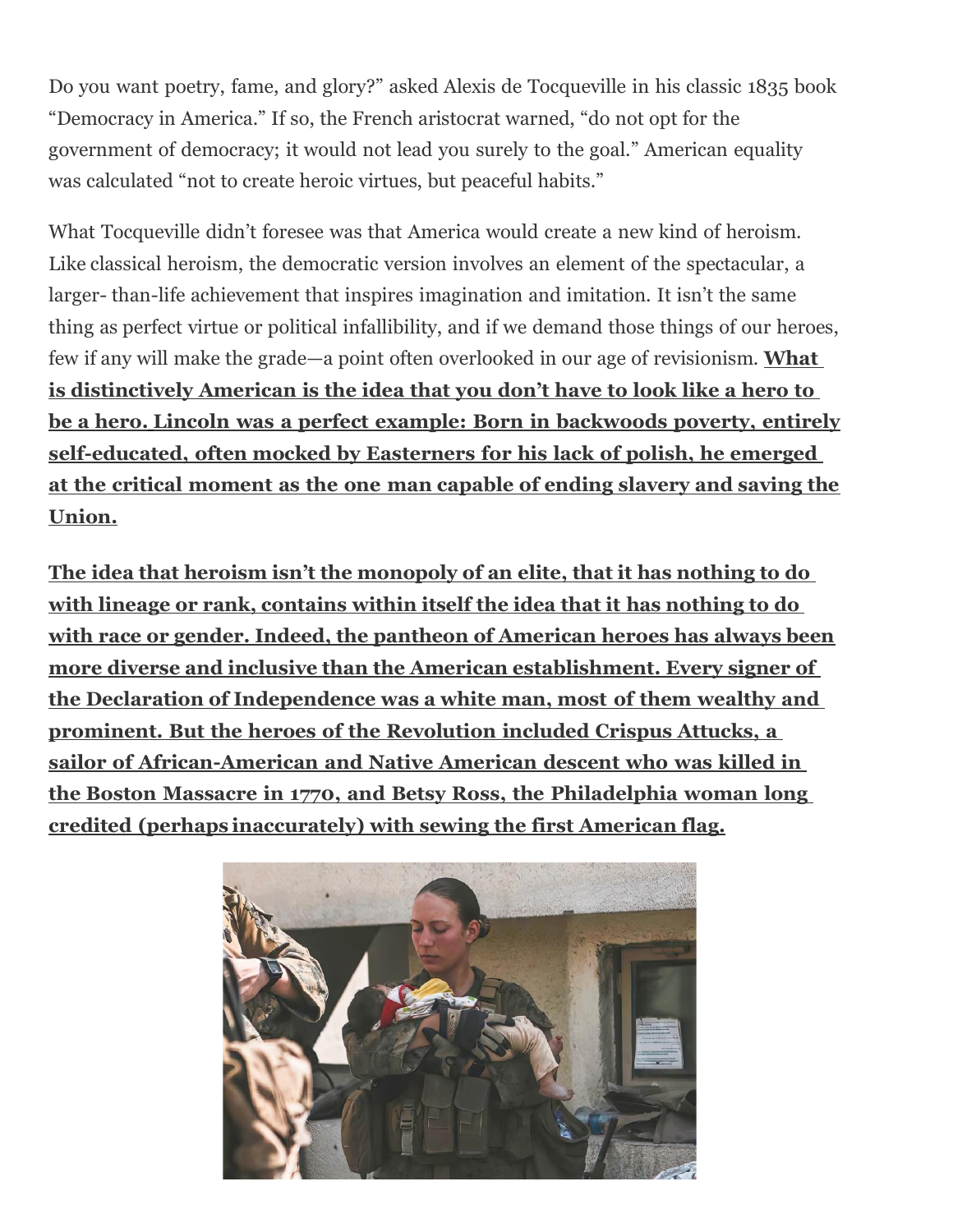### **Marine Sgt. Nicole Gee holding a baby during the evacuation of Kabul Airport in August, daysbefore she was killed in a suicide bombing.**

PHOTO: SGT. ISAIAH CAMPBELL/U.S. MARINE CORPS/ASSOCIATED PRESS

Because heroism is extraordinary by definition, it has the power to disrupt apparently immovable hierarchies. Until very recently, it was taken for granted that only men like Sergeant York could be military heroes. But this summer, a viral photo introduced Americans to Sergeant Nicole Gee, a 23-year-old Marine killed in a suicide bombing at the Kabul airport while helping to evacuate refugees. **In the 1830s, Martin Van Buren was president and Cornelius Vanderbilt was on his way to becoming America's richest man, while Frederick Douglass and Harriet Tubman were enslaved. Who is admired today and who is a footnote?** And what unknown, perhaps despised person will end up an American hero a century from now, when Joe Biden and Bill Gates are footnotes?

**The difference is owed to the simple fact that, long after they are gone, heroes keep giving us something we need.** No one profits from a fortune that's been spent, but **a story of long-ago heroism can still provoke admiration and emulation. The 19th-century British thinker Thomas Carlyle considered hero-worship a crucial part of our moral education: "Great Men, taken up in any way, are profitable company. We cannot look, however imperfectly, upon a great man, without gaining something by him," Carlyle wrote.**

This idea, highly influential in the Victorian era, was discredited in the 20th century, when Carlyle's "worship" of Napoleon and Oliver Cromwell seemed to anticipate the cult of personality around dictators like Stalin and Hitler. But the "Great Men" Carlyle wrote aboutin his 1841 book "On Heroes, Hero-Worship, and the Heroic in History" also included religious figures like Luther and Muhammad and poets like Dante and Shakespeare, and hisdefinition of greatness wasn't simply about power. Rather, **Carlyle believed that in contemplating the heights human beings can reach, we learn what it means to say that we are created in God's image.** "We are the miracle of miracles,—the great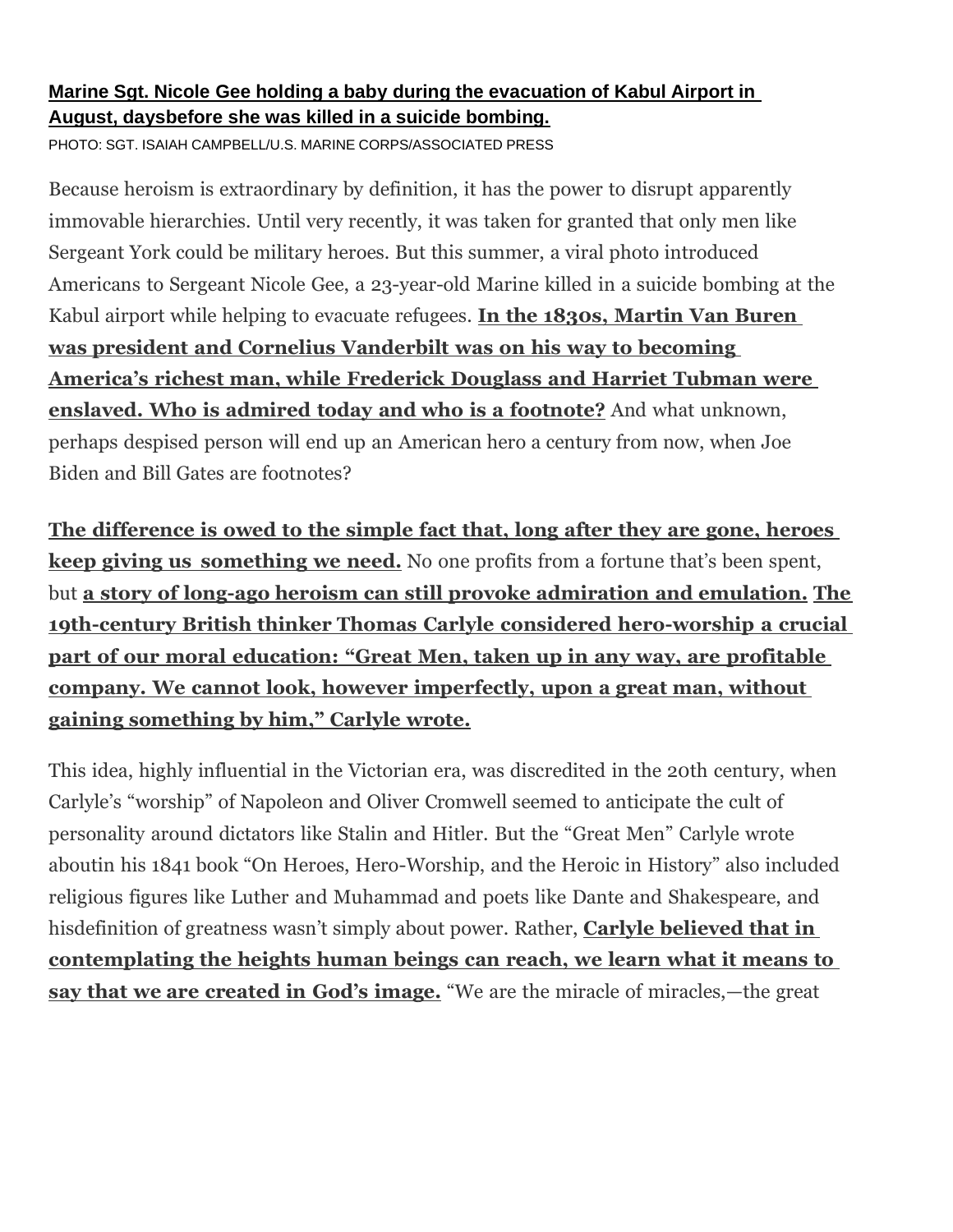inscrutable mystery of God. We cannot understand it, we know not how to speak of it; but we may feel and know, if we like, that it is verily so," he writes.



From heroes to superheroes: Tobey Maguire as Spider-Man in 'Spider-Man 2' (2004). PHOTO: COLUMBIA PICTURES/EVERETT COLLECTION

If so, then **it's troubling that many Americans now know less about heroes from history than superheroes from movies and comic books. Super heroism is itself an American invention: the idea that ordinary people like Clark Kent and Peter Parker are capable of becoming Superman and Spider-Man, using their powers for good while refusing personal glory, is highly democratic.** Achilles would never have kept his identity secret.

**Yet the notion that being a hero requires superpowers—the ability to fly, withstand bullets, shoot webs—is also discouraging, since we know that we ourselves will never have them. The people of Gotham and Metropolis are always needing to be saved, looking hopefully up at the sky. But America's real heroes show us that, at our best and bravest, we are able to save ourselves.**

*Appeared in the October 2, 2021, print edition as 'What Makes an American Hero? A Democratic Vision ofHeroism.'*